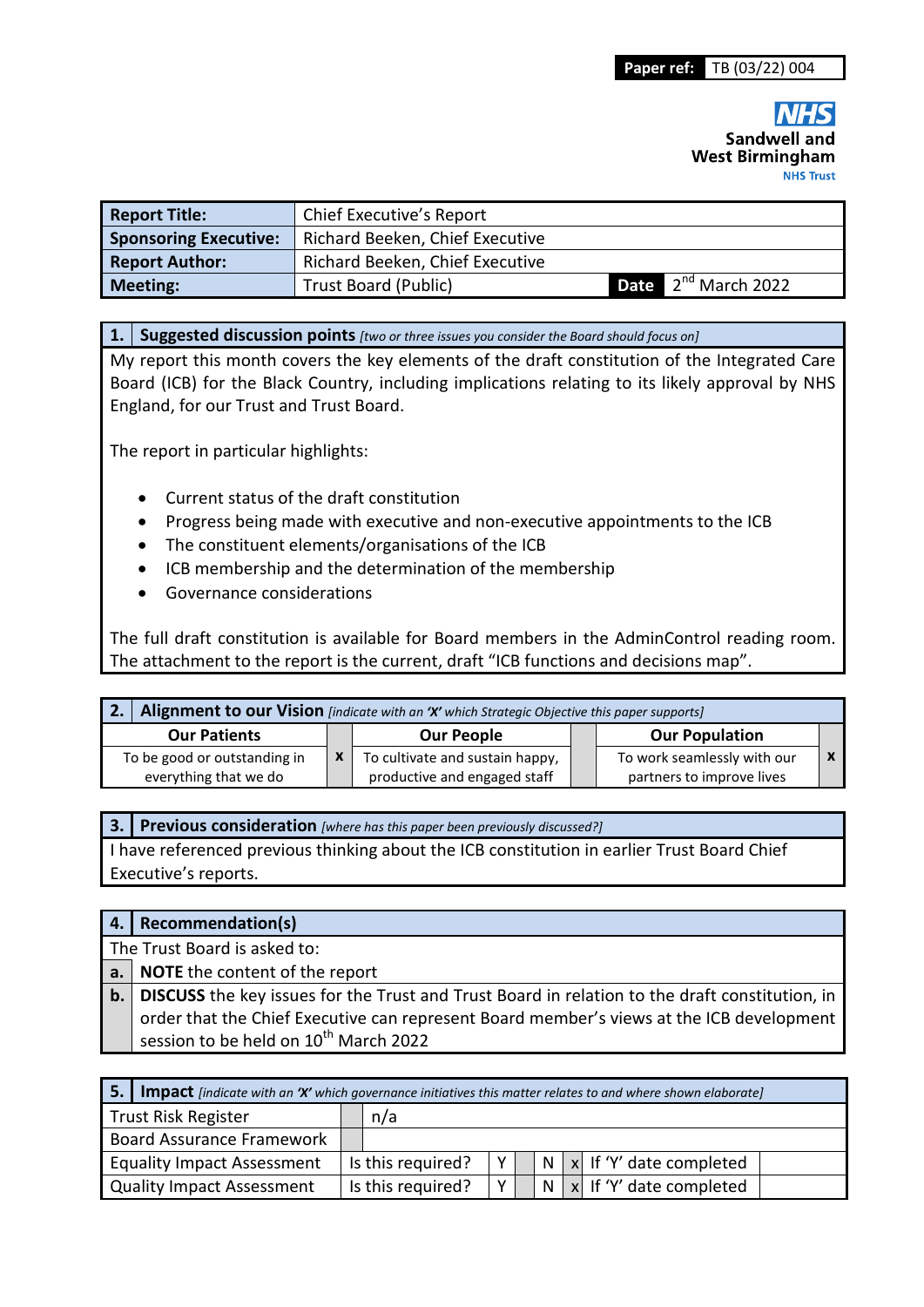### **SANDWELL AND WEST BIRMINGHAM NHS TRUST**

# **Report to the Trust Board 2nd March 2022**

### **Chief Executive's Report**

### **1. Purpose of the report**

- 1.1 The Black Country Integrated Care Board (ICB) will become a statutory NHS body under the NHS Health & Care Act 2022, with effect from 1<sup>st</sup> July 2022.
- 1.2 This report sets out the key elements of the draft constitution of the Integrated Care Board (ICB) for the Black Country, including implications relating to its likely approval by NHS England, for our Trust and Trust Board.
- 1.3 The report in particular highlights:
	- Current status of the draft constitution
	- Progress being made with executive and non-executive appointments to the ICB
	- The constituent elements/organisations of the ICB
	- ICB membership and the determination of the membership
	- **•** Governance considerations
- 1.4 The full draft constitution is available for Board members in the AdminControl reading room. The attachment to the report is the current, draft "ICB functions and decisions map".
- 1.5 A report regarding the emerging likely constitution and implications arising from this, for the Birmingham & Solihull ICB, will be shared with the Board as soon as I am able.

### **2. The ICB**

- 2.1 5 non-executive directors have already been appointed to the ICB, with one being the ICB Chair Designate, Jonathan fellows.
- 2.2 The following executive posts have had their selection processes and we are awaiting confirmation of who was appointed to them:
	- Chief Finance Officer
	- Chief Medical Officer
	- Chief Nursing Officer
- 2.3 The following executive posts will shortly be recruited to the ICB:
	- Chief Equalities & Integration Officer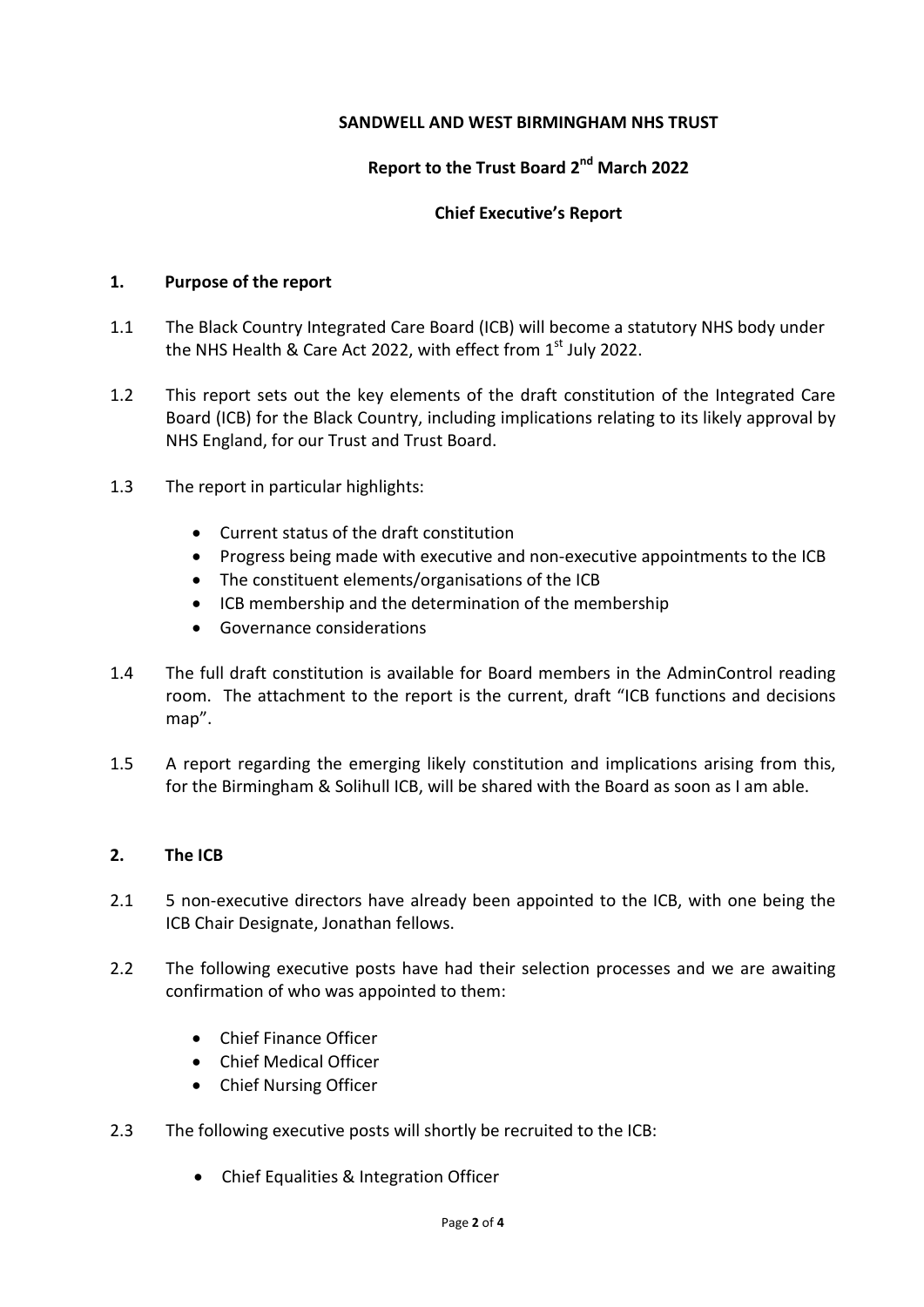- Chief Operating Officer
- Chief People Officer
- 2.4 The ICB will be the statutory strategic resource allocation and overseeing body for the Black Country. It will have the following constituent elements, which will be mirrored in all ICBs across the English NHS:
	- **Integrated Care Partnership** (ICP) the sister Board of the ICB, formed to be the alliance body between the NHS and local authorities, at system level
	- **Place Based Partnerships** (PBP) in the Black Country, these will be formed, if not already, around the boundaries of the four councils (Sandwell, Walsall and Dudley MBCs, Wolverhampton City Council). We explore the potential of PBPs through the Board paper today from the Director of Integration, in particular through the lens of the White Paper on Integration at Place level
	- **NHS Trusts**
	- **Provider collaboratives**  guidance has been issued on how these should be formed, to accelerate the horizontal integration of services between NHS providers, and delivery of services at scale

# **3. The ICB draft constitution and ICB membership**

- 3.1 We are currently on version 1.4 of this document
- 3.2 Final sign off of the constitution will be carried out by NHS England in May 2022, to have it ready to be enacted by  $1<sup>st</sup>$  July
- 3.3 There is a development session of senior officers from across the ICB on  $10^{th}$  March, in which the draft constitution can be debated and further refined. Trust Board and governing body opinion on the current draft is sought in advance of that meeting. As Chief Executive, I will represent the Trust Board's views on this at the meeting on  $10^{th}$ March.
- 3.4 In its current form, there will be only two members of the ICB who will be representatives from NHS Trusts. One of the two members only, can come from an acute/community Trust. The other will be the system mental health provider (Black Country Healthcare NHS FT).
- 3.5 The NHS Trust membership model for ICBs is very much designed to force NHS providers together into collaboratives and as such, to nominate a clear, accountable officer representative of the collaborative for the ICB. This is a significant deviation from previous thinking and early discussions nationally, which hinted at a more balanced ICB membership, between "commissioners" and "providers". We must consider as a Board, over the next few months, how we want the Provider Collaborative in the Black Country to develop and how influential we wish to be around the ICB table, from within the collaborative, not from outside it.